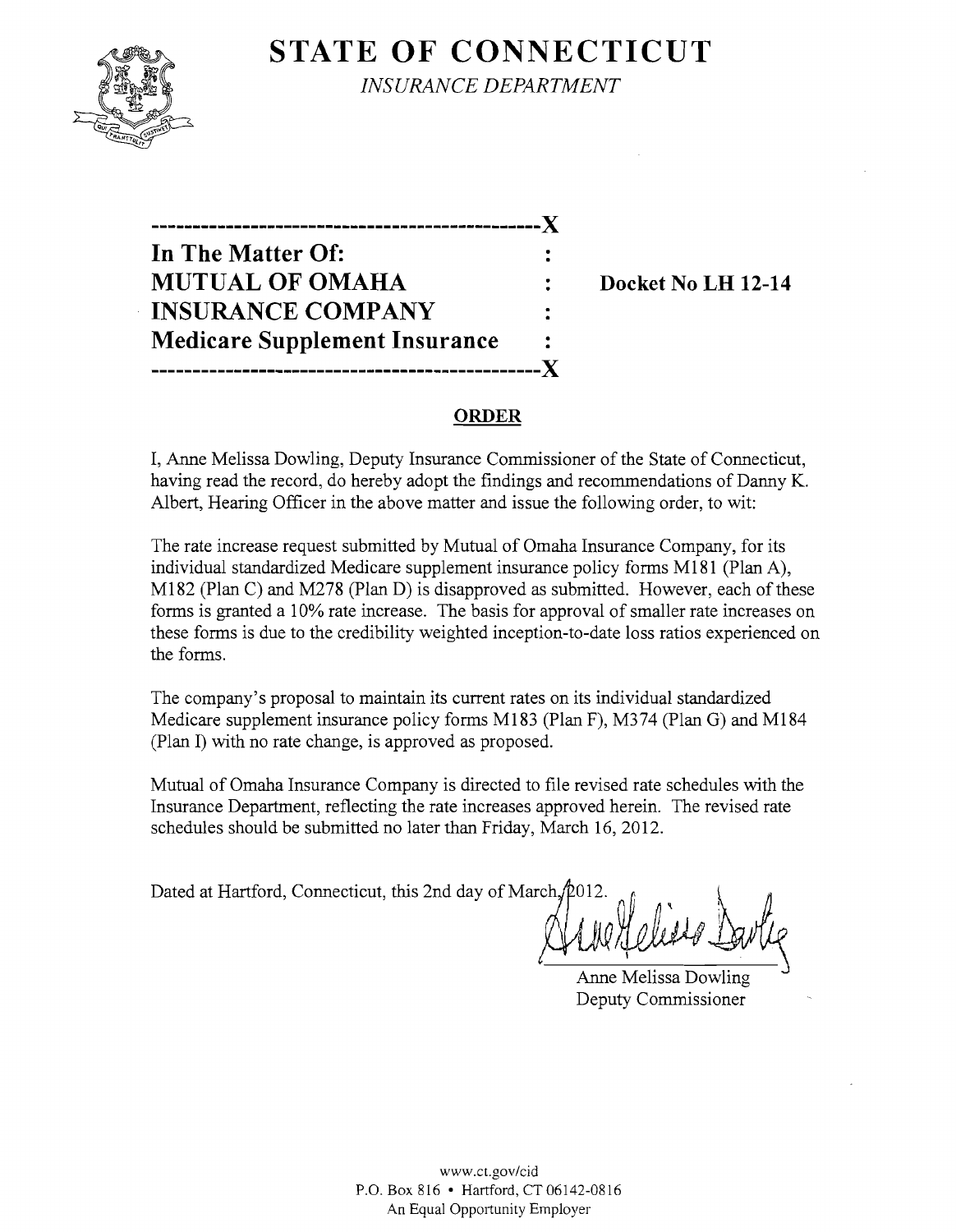# **STATE OF CONNECTICUT**



*INSURANCE DEPARTMENT* 

**-----------------------------------------------)(** 

**In The Matter Of: MUTUAL OF OMAHA : Docket No. LH 12-14 INSURANCE COMPANY Medicare Supplement Insurance**  -----------------X

### **PROPOSED FINAL DECISION**

## 1. **INTRODUCTION**

The Insurance Commissioner of the State of Connecticut is empowered to review rates charged for individual and group Medicare supplement policies sold to any resident of this State who is eligible for Medicare. The source for this regulatory authority is contained in Chapter 700c and Section 38a-495a of the Connecticut General Statutes.

After due notice a hearing was held at the Insurance Department in Hartford on February 16,2012 to consider whether or not the rate increase requested by Mutual of Omaha Insurance Company on its individual standardized supplement business should be approved.

No members from the general public attended the hearing.

No company representatives attended the hearing.

The hearing was conducted in accordance with the requirements of Section 38a-474, Connecticut General Statutes, the Uniform Administrative Procedures Act, Chapter 54 of the Connecticut General Statutes, and the Insurance Department Rules of Practice, Section 38a-8-l et seq. of the Regulations of Connecticut State Agencies.

A Medicare supplement (or Medigap) policy is a private health insurance policy sold on an individual or group basis which provides benefits that are additional to the benefits provided by Medicare. For many years Medicare supplement policies have been highly regulated under both state and federal law to protect the interests of persons eligible for Medicare who depend on these policies to provide additional coverage for the costs of health care.

Effective December 1, 2005, Connecticut amended its program of standardized Medicare supplement policies in accordance with Section 38a-495a of the Connecticut General Statutes, and Sections 38a-495a-l through 38a-495a-21 of the Regulations of Connecticut Agencies. This program, which conforms to federal requirements, provides that all insurers offering Medicare supplement policies for sale in the state must offer the basic "core" package of benefits known as Plan A. Insurers may also offer anyone or more of eleven other plans (Plans B through L).

> www.ct.gov/cid P.O. Box 816 • Hartford, CT 06142-0816 An Equal Opportunity Employer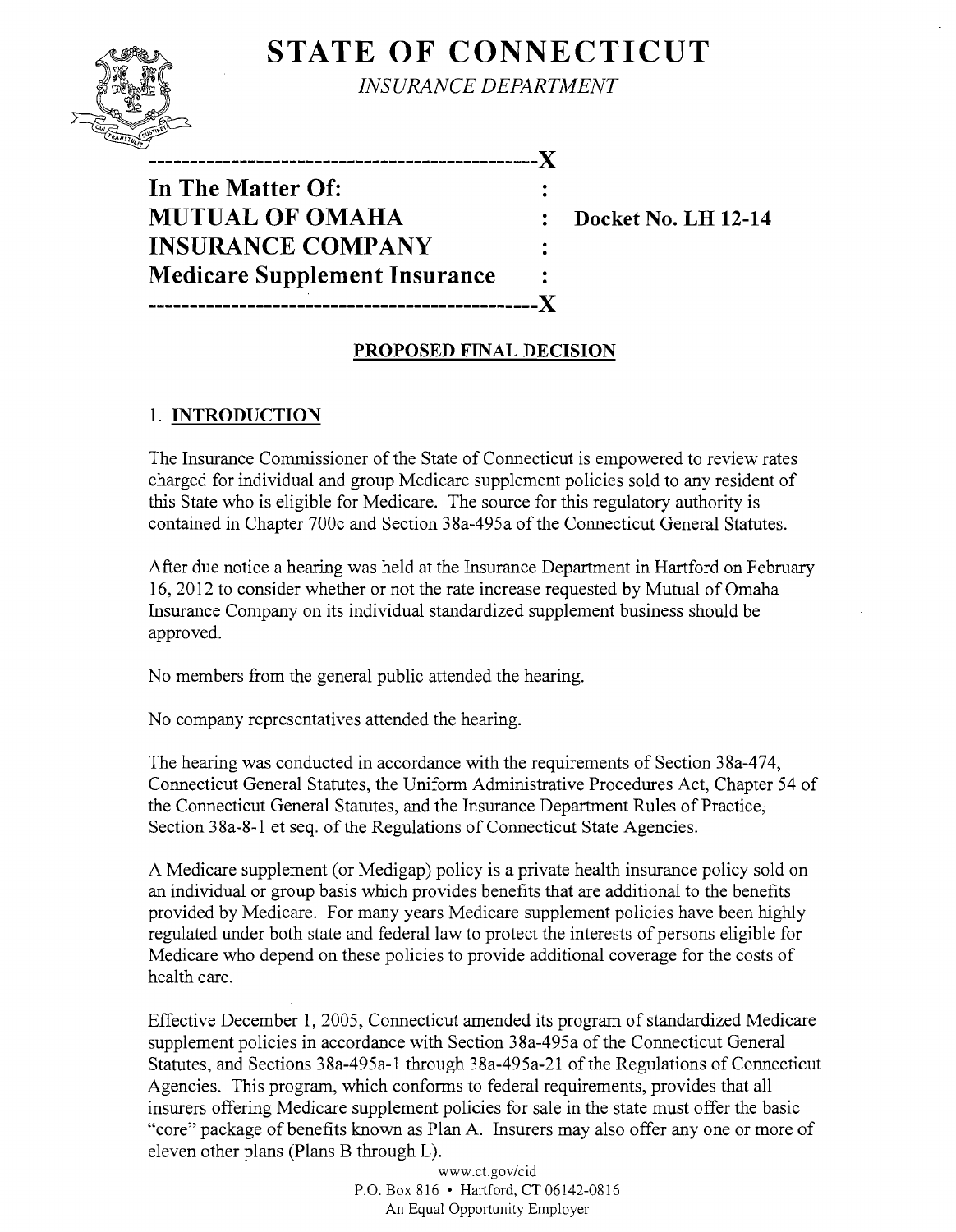Effective January 1, 2006, in accordance with Section 38a-495c of the Connecticut General Statutes (as amended by Public Act 05-20) premiums for all Medicare supplement policies in the state must use community rating. Rates for Plans A through L must be computed without regard to age, gender, previous claims history or the medical condition of any person covered by a Medicare supplement policy or certificate.

The statute provides that coverage under Plan A through L may not be denied on the basis of age, gender, previous claims history or the medical condition of any covered person. Insurers may exclude benefits for losses incurred within six months from the effective date of coverage based on a pre-existing condition.

Effective October 1, 1998, carriers that offer Plan B or Plan C must make these plans as well as Plan A, available to all persons eligible for Medicare by reason of disability.

Insurers must also make the necessary arrangements to receive notice of all claims paid by Medicare for their insureds so that supplemental benefits can be computed and paid without requiring insureds to file claim forms for such benefits. This process of direct notice and automatic claims payment is commonly referred to as "piggybacking" or "crossover".

Sections 38a-495 and 38a-522 ofthe Connecticut General Statutes, and Section 38a-495a-l0 of the Regulations of Connecticut Agencies, state that individual and group Medicare supplement policies must have anticipated loss ratios of 65% and 75%, respectively. Under Sections 38a-495-7 and 38a-495a-l 0 of the Regulations of Connecticut Agencies, filings for rate increases must demonstrate that actual and expected losses in relation to premiums meet these standards, and anticipated loss ratios for the entire future period for which the requested premiums are calculated to provide coverage must be expected to equal or exceed the appropriate loss ratio standard.

Section 38a-473 of the Connecticut General Statutes provides that no insurer may incorporate in its rates for Medicare supplement policies factors for expenses that exceed 150% of the average expense ratio for that insurer's entire written premium for all lines of health insurance for the previous calendar year.

### II. **FINDING OF FACT**

After reviewing the exhibits entered into the record of this proceeding, and utilizing the experience, technical competence and specialized knowledge of the Insurance Department, the undersigned makes the following findings of fact:

1. Mutual of Omaha has requested the approval of an  $11\%$  rate increase for Plan A, a 15% increase for Plans C and D and no rate change for Plans F, G and I.

The increase would go into effect on 5/1/2012.

2. The following are estimated  $9/30/2011$  in-force counts in Connecticut and on a nationwide basis: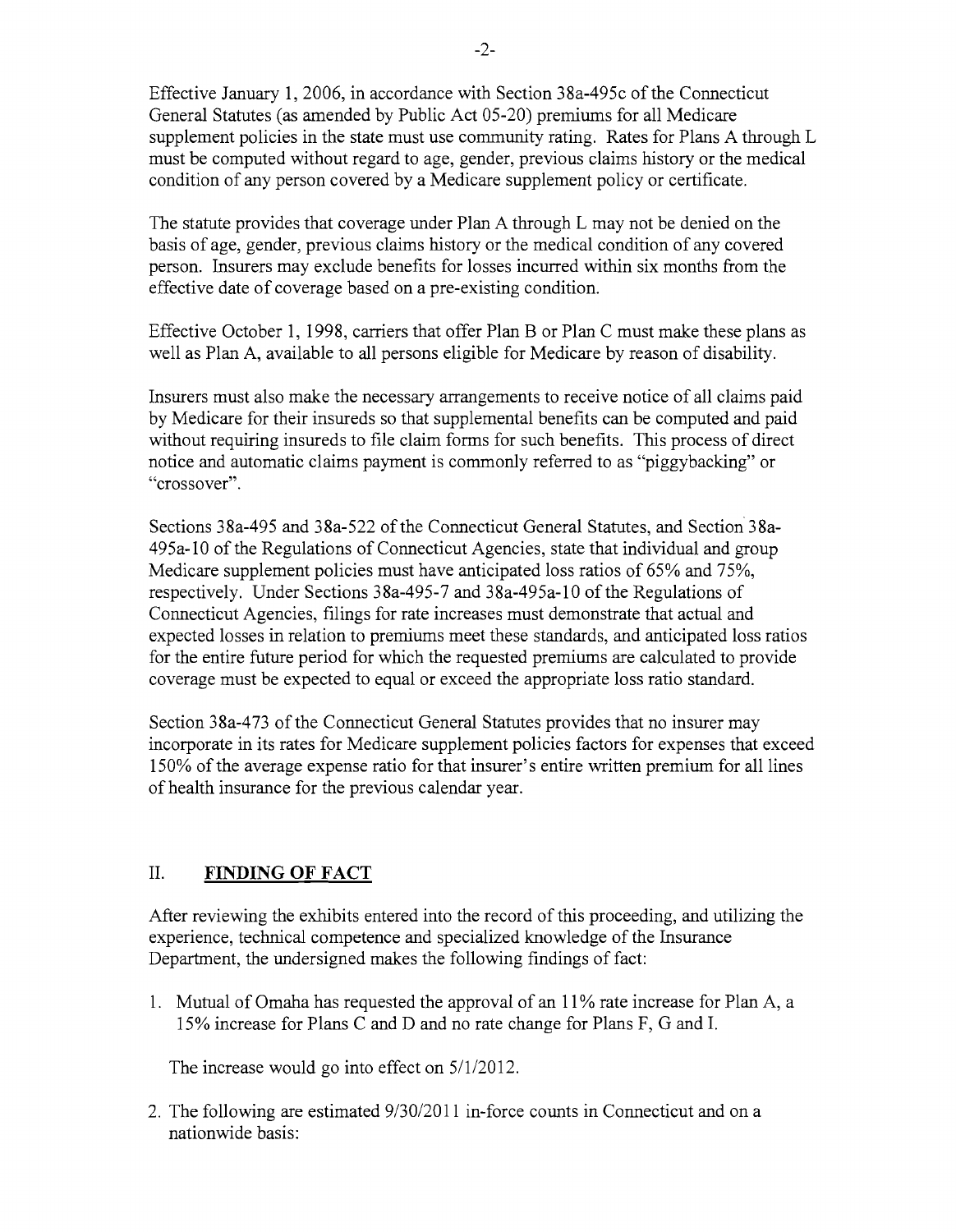| Plan          | Connecticut | Nationwide |
|---------------|-------------|------------|
| $\mathbf{A}$  |             | 1,537      |
| $\mathcal{C}$ | 22          | 5,785      |
| D             | 126         | 8,465      |
| F             | 307         | 79,587     |
| G             | 206         | 14,186     |
|               |             | 143        |
| Total         | 673         | 109,703    |

3. The following are the last rate increases approved for these policies with corresponding effective dates:

| Plan | Increase | <b>Effective Date</b> |
|------|----------|-----------------------|
| A    | 15.0%    | 5/1/2010              |
| C    | $9.0\%$  | 5/1/2010              |
|      | 15.0%    | 5/1/2009              |
| F    | 15.0%    | 5/1/2009              |
| G    | 10.0%    | 5/1/2011              |
|      | $10.0\%$ | 5/1/2007              |

 $\hat{\boldsymbol{\beta}}$ 

 $\frac{1}{\sqrt{2}}\sum_{i=1}^{n} \frac{1}{\sqrt{2}}\left(\frac{1}{\sqrt{2}}\right)^2$ 

 $\hat{\mathcal{A}}$ 

- 4. The subject policies were agent solicited. This is a closed block of business.
- 5. Mutual of Omaha used the six-month pre-existing condition exclusion clause for all Plans.
- 6. Mutual of Omaha certified that their expense factors are in compliance with section 38a-473, C.G.S.
- 7. Mutual of Omaha has conformed to subsection (e) of section 38a-495c, C.G.S. regarding the automatic processing of Part A and B claims.
- 8. The proposed rates are designed to satisfy the Connecticut regulatory loss ratio of 65%.
- 9. Below are the estimated loss ratios in Connecticut for 2010, 2011 (estimated through year-end) and from inception-to-date:

| Plan         | 2010  | 2011   | Inception-to-date |
|--------------|-------|--------|-------------------|
| $\mathbf{A}$ | 40.1% | 122.5% | 138.5%            |
| C            | 56.5% | 73.6%  | 76.9%             |
| D            | 58.9% | 74.3%  | 75.3%             |
| F            | 54.1% | 60.6%  | 67.6%             |
| G            | 83.6% | 74.2%  | 97.6%             |
|              | 53.1% | 58.3%  | 63.1%             |
| Total        | 64.7% | 68.3%  | 75.4%             |

11. Below are the estimated loss ratios on a nationwide basis for 2010, 2011 (estimated through year-end) and from inception-to-date: